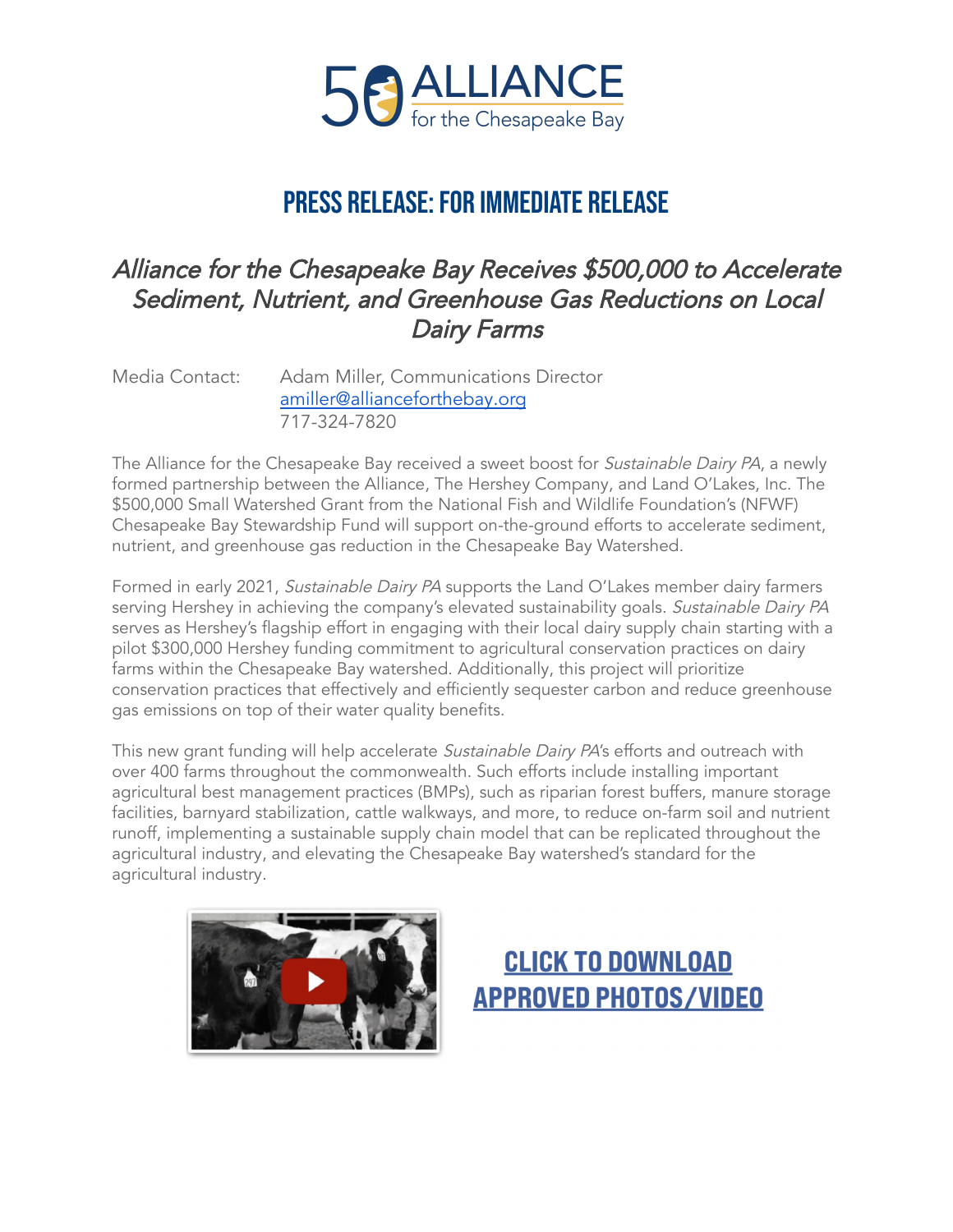NFWF's support through this grant award will accelerate the capacity of Sustainable Dairy PA, the Alliance, Land O'Lakes and the Hershey Company to make an impact on the ground. The Alliance is inspired by Land O'Lakes and the Hershey Company's commitment to supporting farmers. Corporate engagement and financial support makes farmers feel heard and cared for and therefore much more willing to implement the work that our waterways need.

This project will partner with farmers in Lancaster and Lebanon counties within the Susquehanna River and Chesapeake Bay drainage areas - an area that has a high concentration of small dairy farms (average of 70 cows/farm), whose operators often feel pressure to not 'waste' land that could produce feed for their livestock. This results in overgrazing and/or cropland production close to streams, which increases soil and nutrient pollution and degrades stream health.

Draining approximately half of the land area from Pennsylvania, the Susquehanna River provides approximately 50% of the total fresh water flow to and is the largest tributary of the Chesapeake Bay. With 33,000 farms in Pennsylvania's Susquehanna River basin, agriculture accounts for 26% of the land use and is the largest source of nutrients and sediment transported to surface waters. Equipped with this funding, Sustainable Dairy PA will enable these small dairy operations to significantly reduce their pollutant loads to local waterways. More specifically, this project aims to reduce 127,055 lbs of nitrogen, 9,905 lbs of phosphorus, and 3,714,439 lbs of sediment with this Small Watershed Grant.

In addition to the huge environmental benefits of this project, the work will also demonstrate that conservation and economic profit are compatible and that milk produced on farms using clean water practices provides a value-added premium in the marketplace. In response to climate environmental crises, leaders within the U.S. dairy industry have committed to becoming carbon neutral by 2050. Hershey and Land O'Lakes have both made significant commitments to support their farmers in achieving this dairy industry goal.

This project will accelerate the conservation momentum already underway within the agricultural industry in PA and the Chesapeake Bay watershed. The project team anticipates that success with Hershey and Land O'Lakes will influence other industry leaders to model this approach. As such, Sustainable Dairy PA not only builds on the leadership of Hershey and Land O'Lakes, it also catalyzes the continued expansion of industry-led sustainability initiatives and commitments throughout the Chesapeake Bay watershed and beyond.

#### Learn more at allianceforthebay.org/sustainabledairypa